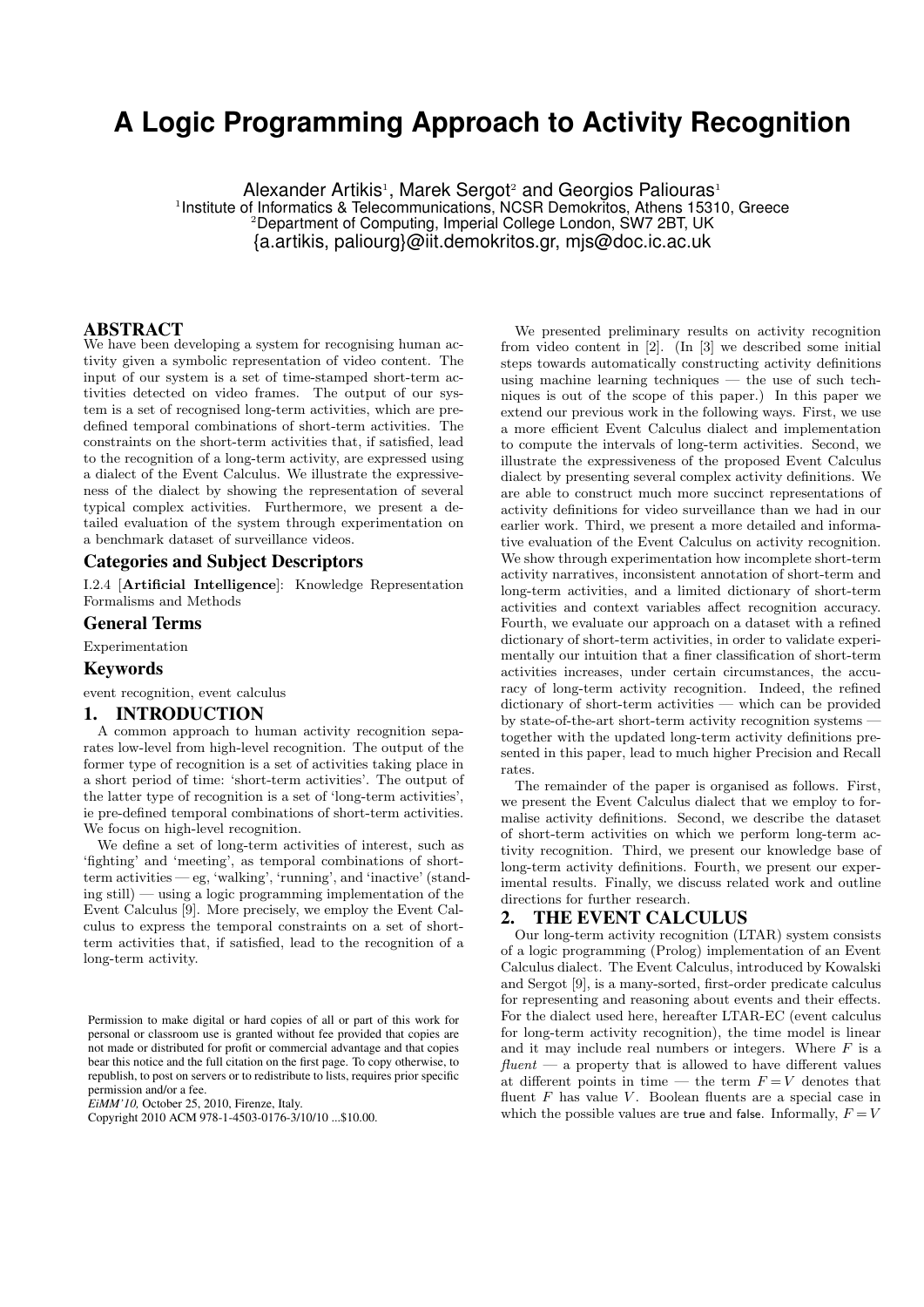Table 1: Main Predicates of the LTAR-EC.

| Predicate                         | Meaning                                                                    |
|-----------------------------------|----------------------------------------------------------------------------|
| happens $\mathsf{At}(\ E,\ T)$    | Event $E$ is occurring at time $T$                                         |
| happensFor $(E, I)$               | I is the list of maximal intervals<br>during which event $E$ takes place   |
| initially $(F = V)$               | The value of fluent $F$ is $V$ at time 0                                   |
| holdsAt $(F = V, T)$              | The value of fluent $F$ is $V$ at $T$                                      |
| holdsFor $(F = V, I)$             | I is the list of maximal intervals<br>for which $F = V$ holds continuously |
| initiated $\mathsf{At}(F = V, T)$ | At time $T$ a period of time<br>for which $F = V$ is initiated             |
| terminated $At(F=V, T)$           | At time $T$ a period of time<br>for which $F = V$ is terminated            |

holds at a particular time-point if  $F = V$  has been *initiated* by an event at some earlier time-point, and not terminated by another event in the meantime.

An event description in LTAR-EC includes axioms that define, among other things, the event occurrences (with the use of the happensAt and happensFor predicates), the effects of events (with the use of the initiatedAt and terminatedAt predicates), and the values of the fluents (with the use of the initially, holdsAt and holdsFor predicates). Table 1 summarises the main predicates of LTAR-EC. Variables, starting with an upper-case letter, are assumed to be universally quantified unless otherwise indicated. Predicates, function symbols and constants start with a lower-case letter.

The domain-independent axioms for holdsAt and holdsFor are such that, for any fluent F, holds $At(F = V, T)$  if and only if time-point T belongs to one of the maximal intervals of I such that holdsFor $(F = V, I)$ . However, for efficiency the implementation employs different procedures for these two tasks, and various indexing techniques to reduce search and improve efficiency further. Briefly, to compute holdsFor $(F = V, I)$ , we find all time-points  $T_i$  in which  $F = V$  is initiated, and then, for each  $T_i$ , we compute the first time-point after  $T_i$  in which  $F = V$  is terminated. If the list of initiating time-points is generated in sorted order, which is easy to arrange, both steps can make effective use of indexing. In particular, if the list of initiating time-points contains an adjacent pair  $\ldots, T_i, T_{i+1}, \ldots$ then the terminating time-point corresponding to  $T_i$  must occur between  $T_i$  and  $T_{i+1}$ . In outline, the indexing works as follows.

The domain-independent axioms for holdsAt can be written in the following form:

$$
\text{holdsAt}(\ F = V, \ T) \leftarrow \\
 \text{initiatedAt}(\ F = V, \ T_s), \ \text{not broken}(\ F = V, \ T_s, \ T)
$$
 (1)

$$
\begin{aligned} \text{broken}(F = V, T_s, T) &\leftarrow \\ \text{terminaledAt}(F = V, T_f), T_s < T_f < T \end{aligned} \tag{2}
$$

$$
\begin{array}{ll}\n\text{iroken}( \, F = V_1, \, T_s, \, T) \leftarrow \\
\text{initiatedAt}( \, F = V_2, \, T_f \, ), \, \, V_1 \neq V_2, \, T_s < T_f < T\n\end{array} \tag{3}
$$

not in rule (1) represents 'negation by failure', which provides a form of default persistence ('inertia') of fluents.

According to rule (2), a period of time for which  $F = V$ holds is broken at  $T_f$  if  $F = V$  is terminated at time  $T_f$ . According to rule (3), if  $F = V_2$  is initiated at  $T_f$  then effectively  $F = V_1$  is terminated at time  $T_f$ , for all other possible values  $V_1$  of F. Rule (3) ensures therefore that a fluent cannot have more than one value at any time.

Besides the general, domain-independent rule

initiatedAt( $F = V$ , 0)  $\leftarrow$  initially( $F = V$ ), the definitions of initiatedAt and terminatedAt are domain specific. One common form of rule for initiatedAt, eg, has the general form:

$$
\begin{array}{ll}\n\text{initiatedAt}( \, F = V, \, T \, ) \leftarrow \\
\text{happensAt}( \, Ev, \, T \, ), \, \, Conditions[T] \tag{4}\n\end{array}
$$

where  $Conditions[T]$  is some set of further conditions referring to time T. Concrete examples of initiatedAt rules are provided in the section that follows.

To explain what we mean by indexing, note that clauses  $(1)$ ,  $(2)$  and  $(3)$  can be written equivalently as follows:

holdsAt 
$$
(F = V, T) \leftarrow
$$
  
initiatedAt  $(F = V, 0, T_s, T)$ , not broken  $(F = V, T_s, T)$  (5)

$$
\begin{array}{l}\n\text{broken}(F = V, T_{min}, T_{max}) \leftarrow \\
\text{terminaledAt}(F = V, T_{min}, T_f, T_{max})\n\end{array} \tag{6}
$$

$$
\begin{array}{ll}\n\text{broken}(F = V, T_{min}, T_{max}) \leftarrow \\
\text{initiatedAt}(F = V_2, T_{min}, T_f, T_{max}), V_1 \neq V_2\n\end{array} \tag{7}
$$

when every rule of the form (4) is transformed into the form:

$$
\begin{array}{ll}\n\text{initiatedAt}(F = V, T_{min}, T, T_{max}) \leftarrow \\
\text{happensAt}(Ev, T_{min}, T, T_{max}), \text{ Conditions}[T] \tag{8}\n\end{array}
$$

The extra arguments in initiatedAt, terminatedAt, and happensAt specify the range of time-points  $T_{min}$  and  $T_{max}$  between which the time-point  $T$  of interest must occur. Thus happensAt( $Ev$ ,  $T_{min}$ ,  $T$ ,  $T_{max}$ ) iff happensAt( $Ev$ ,  $T$ ) and  $T_{min}$  <  $T$  <  $T_{max}$ .

Our implementation automatically transforms initiatedAt rules of the form (4) into the form (8) on compilation, in a process transparent to the user. The advantage is that in Prolog execution of holdsAt and holdsFor, when happensAt( $Ev$ ,  $T_{min}$ ,  $T$ ,  $T_{max}$ ) is called,  $Ev$  is always ground (variable-free), which exploits Prolog's built-in indexing when searching for occurrences of event Ev. But much more importantly,  $T_{min}$  and  $T_{max}$  are also always ground which means that the storage of happensAt data can be indexed to exploit this and reduce search very significantly.

terminatedAt and other forms of initiatedAt rules are handled similarly. We omit these and other details for lack of space. The complete code for LTAR-EC is available upon request.

## 3. SHORT-TERM ACTIVITIES

Our long-term activity recognition system (LTAR) includes long-term activity definitions in LTAR-EC. The input to LTAR is a symbolic representation of short-term activities. The output of LTAR is a set of recognised long-term activities. In  $[2, 3]$  we used the first dataset of the CAVIAR project<sup>1</sup> to perform long-term activity recognition. This dataset includes 28 surveillance videos of a public space. The videos are staged — actors walk around, sit down, meet one another, leave objects behind, fight, and so on. Each video has been manually annotated in order to provide the ground truth for both shortterm and long-term activities.

Our preliminary experiments with this dataset, however, showed that the limited dictionary of short-term activity types compromised the recognition of some long-term activities it was often impossible to distinguish between certain longterm activities. To overcome this problem, in the context of this paper we introduced in the CAVIAR dataset a short-term activity for 'abrupt motion': we manually edited the annotation of the CAVIAR videos by changing, when necessary, the

<sup>1</sup> http://groups.inf.ed.ac.uk/vision/CAVIAR/CAVIARDATA1/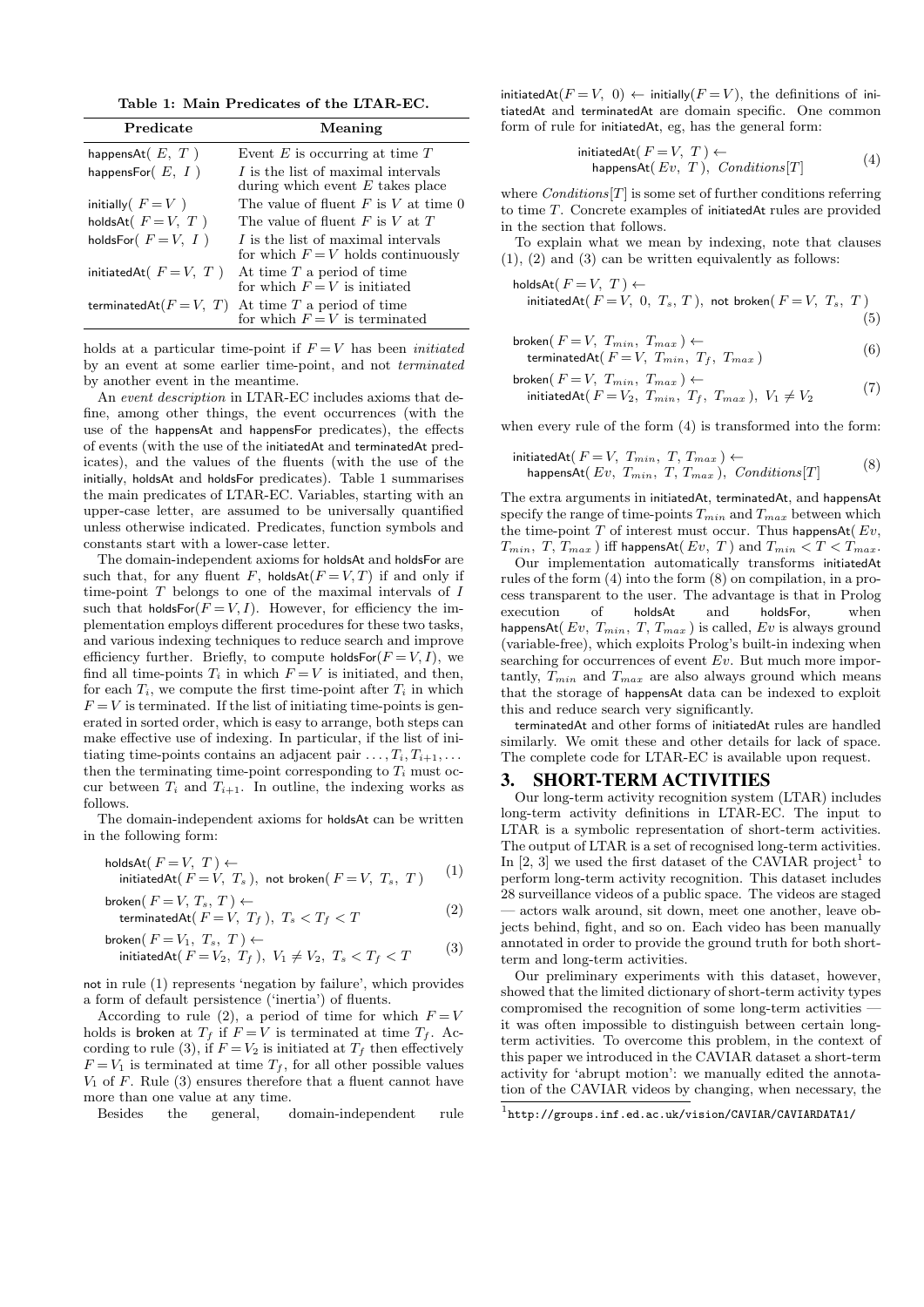label of a short-term activity to 'abrupt motion'. This is a form of short-term activity that is recognised by some stateof-the-art recognition systems, such as [8]. A person is said to exhibit an 'abrupt motion' activity if he moves abruptly and his position in the global coordinate system does not change significantly — if it did then the short-term activity would be classified as 'running'. For this set of experiments, therefore, the input to LTAR is:

- (i) The short-term activities abrupt motion, walking, running, active (non-abrupt body movement in the same position) and inactive (standing still), together with their time-stamps, ie the video frame in which that shortterm activity took place. These activities are mutually exclusive. This type of input is represented by means of the happensAt predicate — eg, happensAt $(id_6)$ , 15560) expresses that  $id_6$  moved abruptly at video frame (time-point) 15560 . Short-term activities are represented as events in the Event Calculus in order to use the initiatedAt and terminatedAt predicates for expressing the conditions in which these activities initiate and terminate a long-term activity.
- (ii) The coordinates of the tracked people and objects as pixel positions at each time-point. The coordinates are represented with the use of the holdsAt predicate  $-$  eg, holdsAt( $coord(id_2) = (14, 55)$ , 10600) expresses that the coordinates of  $id_2$  are  $(1, 55)$  at time-point (frame number) 10600 .
- (iii) The first and the last time a person or object is tracked ('appears'/'disappears'). This type of input is represented using the happensAt predicate. Eg, happensAt(  $appear(id_{10})$ , 300 ) expresses that  $id_{10}$  is first tracked at time-point (frame number) 300 .

Given this input, LTAR recognises the following long-term activities: a person leaving an object, a person being immobile, people meeting, moving together, or fighting. Longterm activities are represented as Event Calculus fluents in order to use the holdsFor predicate for computing the intervals of these activities. Eg, holdsFor(  $moving(id_1, id_3)$  = true,  $[(0, 40), (340, 380)]$  ) states that  $id_1$  was moving together with  $id_3$  in the intervals  $(0, 40)$ , and  $(340, 380)$ .

To recognise long-term activities, LTAR processes the input information as follows. First, given input type (i), ie the short-term activities detected at each time-point and recorded using the happensAt predicate, LTAR computes the maximal duration of each short-term activity, and represents it using the happensFor predicate. Eg, happensFor(  $walking(id_5)$ ,  $[(40, 400), (600, 720)]$  expresses that the maximal intervals for which  $id_5$  was walking are  $(40, 400)$  and  $(600, 720)$ .  $appear(A)$  and  $disappear(A)$  are instantaneous events. (They occur at one time point.) Second, given input type (ii), LTAR computes the distance between two tracked entities and compares the distance with pre-defined thresholds. Eg, holdsAt(  $close(id_3, id_5, 30)$  = true,  $80$  ) expresses that  $id_3$  is 'close' to  $id_5$  at time  $80$  in the sense that their distance is at most  $30$  pixel positions. Further, LTAR computes the maximal intervals for which two tracked entities are 'close'  $-$  eg, holdsFor(  $close(id_3, id_5, 24)$  = true,  $[(40, 80)]$  ) states that  $(40, 80)$  is the maximal interval for which the distance between  $id_3$  and  $id_5$  is continuously at most  $24$  pixel positions.

Long-term activity recognition is based on a knowledge base of long-term activity definitions. Next we present example definition fragments of LTAR's knowledge base.

## 4. LONG-TERM ACITIVITY DEFINITIONS

The 'leaving an object' activity is defined as follows:

$$
\begin{array}{ll}\n\text{initiatedAt}( \text{ leaving-object}(P, \text{ Obj}) = \text{true}, \text{ } T \text{ } ) \leftarrow \\
\text{ happensAt}( \text{ appear}(Obj), \text{ } T \text{ } ), \\
\text{ happensAt}( \text{ inactive}(Obj), \text{ } T \text{ } ), \\
\text{ holdsAt}( \text{ close}(P, \text{ Obj}, 30) = \text{true}, \text{ } T \text{ } ), \\
\text{ holdsAt}( \text{ person}(P) = \text{true}, \text{ } T \text{ } ), \\
\text{ happensAt}( \text{ appear}(P), \text{ } T_0 \text{ } ), \text{ } T_0 < T\n\end{array} \tag{9}
$$

 $t$ erminates $($   $leaving\_obie$ happensAt $(disappear(Obj), T)$ (10)

In the CAVIAR videos an object carried by a person is not tracked — only the person that carries it is tracked. The object will be tracked, ie 'appear', if and only if the person leaves it somewhere. Moreover, objects (as opposed to persons) can exhibit only inactive short-term activity. Accordingly, axiom (9) expresses the conditions in which 'leaving an object' is recognised. The fluent recording this activity, leaving object(P, Obj), becomes true at time T if Obj 'appears' at  $T$ , its short-term activity at  $T$  is 'inactive', there is a person  $P$  'close' to  $Obj$  at  $T$ , and  $P$  has 'appeared' at some time earlier than T. Recall that  $appear(A)$  is an event that takes place at the first time A is tracked and that the  $close(A, B, D)$  fluent is true when the distance between A and B is at most D pixel positions. The value of  $30$  pixel positions was determined from an empirical analysis of CAVIAR.

In CAVIAR there is no explicit information that a tracked entity is a person or an inanimate object. Therefore, in the activity definitions we try to deduce whether a tracked entity is a person or an object given, among others, the detected short-term activities. We defined the fluent  $person(P)$  to have value true if  $P$  has exhibited an active, walking, running or abrupt motion short-term activity since  $P$  'appeared'. The value of  $person(P)$  is time-dependent because in CAVIAR, the identifier P of a tracked entity that 'disappears' (is no longer tracked) at some point may be used later to refer to another entity that 'appears' (becomes tracked), and that other entity may not necessarily be a person.

Unlike the specification of person, it is not clear from the CAVIAR data whether a tracked entity is an object, and for this reason we do not have a fluent explicitly representing that an entity is an object.  $person(P) = false$  does not necessarily imply that  $P$  is an object; it may be that  $P$  is not tracked, or that  $P$  is an inactive person. Note finally that axiom  $(9)$  incorporates a (reasonable) simplifying assumption, that a person entity will never exhibit 'inactive' activity at the moment it first 'appears' (is tracked). If an entity is 'inactive' at the moment it 'appears' it can be assumed to be an object, as in the first two conditions of axiom (9). (This assumption is adequate for CAVIAR. Removing it raises further issues we do not have space to discuss fully here.)

The lack of explicit information that a tracked entity is an inanimate object may compromise recognition accuracy in certain conditions. A discussion about the effects of the limitations of CAVIAR's dictionary on recognition accuracy will be presented in the next section.

Axiom (10) expresses the conditions in which a leaving object activity ceases to be recognised. In brief, leaving object is terminated when the object in question is picked up. An object that is picked up by someone is no longer tracked — it 'disappears' — terminating *leaving\_object*.

The long-term activity immobile was defined in order to signify that a person is resting in a chair or on the floor,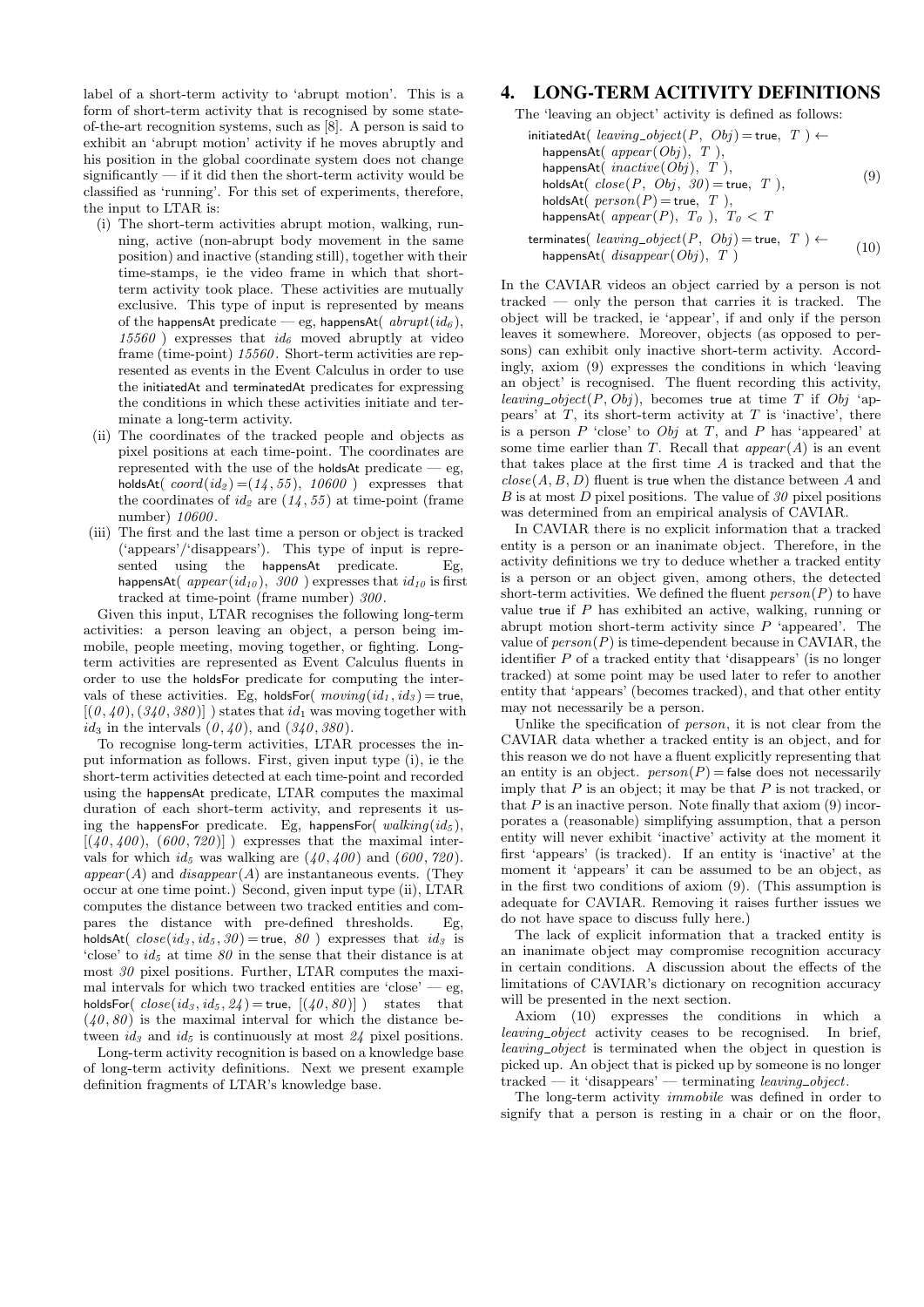or has fallen on the floor (eg, fainted). Note that there is no short-term activity in the CAVIAR annotation for the motion of leaning towards the floor or a chair. The absence of such a short-term activity substantially complicates the definition of immobile, and, as discussed in the next section, sometimes reduces the accuracy of recognising immobile. Below is one of the axioms of the immobile definition:

$$
\begin{array}{ll}\text{initiatedAt}(&\text{immobile}(P) = \text{true}, & T) \leftarrow \\
 & \text{happensFor}(&\text{inactive}(P), ~\text{Intervals}), \\
 & (T, T_1) \in ~\text{Intervals}, T_1 > T + 54, \\
 & \text{holdsAt}~\text{person}(P) = \text{true}, ~T), \\
 & \text{findall}(~S, ~\text{shop}(S), ~\text{Shops}), \\
 & \text{holdsAt}~\text{farS}(P, ~\text{Shops}, ~24) = \text{true}, ~T)\n\end{array}\n\tag{11}
$$

 $immobile(P)$  is recognised if the following conditions are satisfied. First,  $P$  stays inactive for more than  $54$  frames (see lines  $2-3$  of axiom  $(11)$ ). We chose this number of frames, like all other numerical constraints of the definitions, based on empirical analysis of the CAVIAR dataset. Second, P is a person (see line 4 of axiom (11)). With the use of this constraint we distinguish between an inanimate object, which is inactive since it is first tracked, from an immobile person. Third,  $P$  is not 'close' to a shop (see lines 5–6 of axiom  $(11)$ ). If  $P$  were 'close' to a shop then he would have to stay inactive much longer than 54 frames before immobile could be recognised. (Those conditions are specified in other axioms defining immobile not shown here.) In this way we avoid classifying the activity of browsing a shop as *immobile.*  $\text{farS}(A, \text{List}, D)$ is true when  $A$  is more than  $D$  pixel positions away from every element of the List.

 $immobile(P)$  is terminated when P starts walking, running or 'disappears', ie he is no longer tracked by the video cameras. The relevant axioms for terminatedAt are straightforward and are not shown here.

meeting (of two persons  $P_1$  and  $P_2$ ) is recognised when two people 'interact': at least one of them is active or inactive, the other is neither running nor moves abruptly, and the distance between them is at most 25 pixel positions. In the CAVIAR annotations, this interaction phase can be seen as some form of greeting (eg, a handshake). The rule below shows one set of conditions in which meeting is initiated:

$$
\begin{array}{ll}\text{initiatedAt}(\text{ meeting}(P_1, P_2) = \text{true}, T) \leftarrow\\ \text{holdsAt}(\text{ close}(P_1, P_2, 25) = \text{true}, T),\\ \text{holdsAt}(\text{person}(P_1), T),\\ \text{happensAt}(\text{ inactive}(P_1), T),\\ \text{holdsAt}(\text{person}(P_2), T),\\ \text{not happensAt}(\text{running}(P_2), T),\\ \text{not happensAt}(\text{abrupt}(P_2), T),\\ \text{not happensAt}(\text{abrupt}(P_2), T)\end{array} \tag{12}
$$

meeting is terminated when the two people walk away from each other, or one of them starts running, moves abruptly, or 'disappears'. The formalisation is straightforward and so omitted here.

The activity moving was defined in order to recognise whether two people are walking along together. This activity, like the activities presented so far, could be formalised in terms of initiatedAt/terminatedAt predicates to specify the conditions in which moving starts/ceases to be recognised, and then using the domain-independent axioms of holdsFor to compute the maximal intervals of this activity: moving is initiated when two people are walking and are 'close' to each other, and terminated when the people walk away from each other, when they stop moving, ie become active or inactive, when one of them starts running, moves abruptly, or 'disappears'.

A considerably more concise representation of moving, however, can be given directly in terms of holdsFor:

$$
\begin{array}{ll}\n\text{holdsFor}( \; moving(P_1, P_2) = \text{true}, \; MovingI \; ) \leftarrow \\
\text{holdsFor}( \; close(P_1, P_2, 34) = \text{true}, \; Closed \; ), \\
\text{happensFor}( \; walking(P_1), \; WalkingI_1 \; ), \\
\text{happensFor}( \; walking(P_2), \; WalkingI_2 \; ), \\
\text{intersectall}( \; [WalkingI_1, WakingI_2, Closed], \; MovingI \; )\n\end{array} \tag{13}
$$

CloseI are the maximal intervals in which the distance between  $P_1$  and  $P_2$  is continuously at most  $34$  pixel positions. We compute these intervals using the recorded trajectories of  $P_1$  and  $P_2$  given as input to LTAR. intersect\_all computes the intersection of a list of intervals. The implementation of intersect<sub>-all</sub> and other constructs manipulating intervals is available with the source code of LTAR-EC. According to axiom (13), the maximal intervals in which  $P_1$  and  $P_2$  are moving together are produced by the intersection of the intervals in which  $P_1$ is 'close' to  $P_2$ ,  $P_1$  is walking and  $P_2$  is walking.

As in the case of moving, we could also have formalised leaving object, immobile and meeting directly in terms of holds-For (as opposed to representing these activities in terms of initiatedAt and terminatedAt and then using the domain-independent axioms of holdsFor to compute their maximal intervals). However, formalising leaving\_object, immobile and meeting directly in terms of holdsFor is not more concise than formalising these activities in terms of initiatedAt and terminatedAt. For leaving object, immobile and meeting it is much simpler to identify the conditions in which these activities are initiated and terminated, than identifying all possible conditions in which these activities hold.

The last definition of LTAR's knowledge base concerns the fighting activity:

$$
\begin{array}{ll}\n\text{holdsFor(}\n\text{fglting}(P_1, P_2) = \text{true}, \n\text{FightingI}) \leftarrow \\
& \text{happensFor(} \text{abrupt}(P_1), \text{AbruptI} \text{ }, \\
& \text{holdsFor(} \text{close}(P_1, P_2, 24) = \text{true}, \text{CloseI} \text{ }, \\
& \text{intersect}\n\text{all(} \text{[} \text{AbruptI}, \text{CloseI}, \text{AbruptCloseI} \text{ }\text{)} \\
& \text{happensFor(} \text{ inactive}(P_2), \text{InactiveI}, \text{FightingI} \text{ }\text{)} \\
& \text{complement(} \text{AbruptCloseI}, \text{InactiveI}, \text{FightingI} \text{ }\text{)}\n\end{array}\n\tag{14}
$$

complement is an implementation of the complement operation. Two people are assumed to be fighting if at least one of them is moving abruptly, the other is not inactive, and the distance between them is at most  $24$  pixel positions. As in the case of moving, we expressed the definition of fighting directly in terms of holdsFor because expressing the conditions in which two people are fighting leads to a more succinct representation than expressing the conditions in which fighting is initiated and terminated.

## 5. EXPERIMENTAL RESULTS

We present experimental results on 28 surveillance videos of the CAVIAR project. These videos contain 26419 frames that were manually annotated by the CAVIAR team in order to provide the ground truth for short-term and long-term activities. We edited the original CAVIAR annotation by introducing a short-term activity for abrupt motion. Table 2 shows the performance of LTAR; it shows, for each long-term activity, the number of True Positives (TP), False Positives (FP) and False Negatives (FN), and the corresponding Recall and Precision values. Long-term activities are recognised with the use of the holdsFor Event Calculus predicate.

LTAR achieved high Recall and Precision rates, indicating that it may adequately represent complex activities. Perfect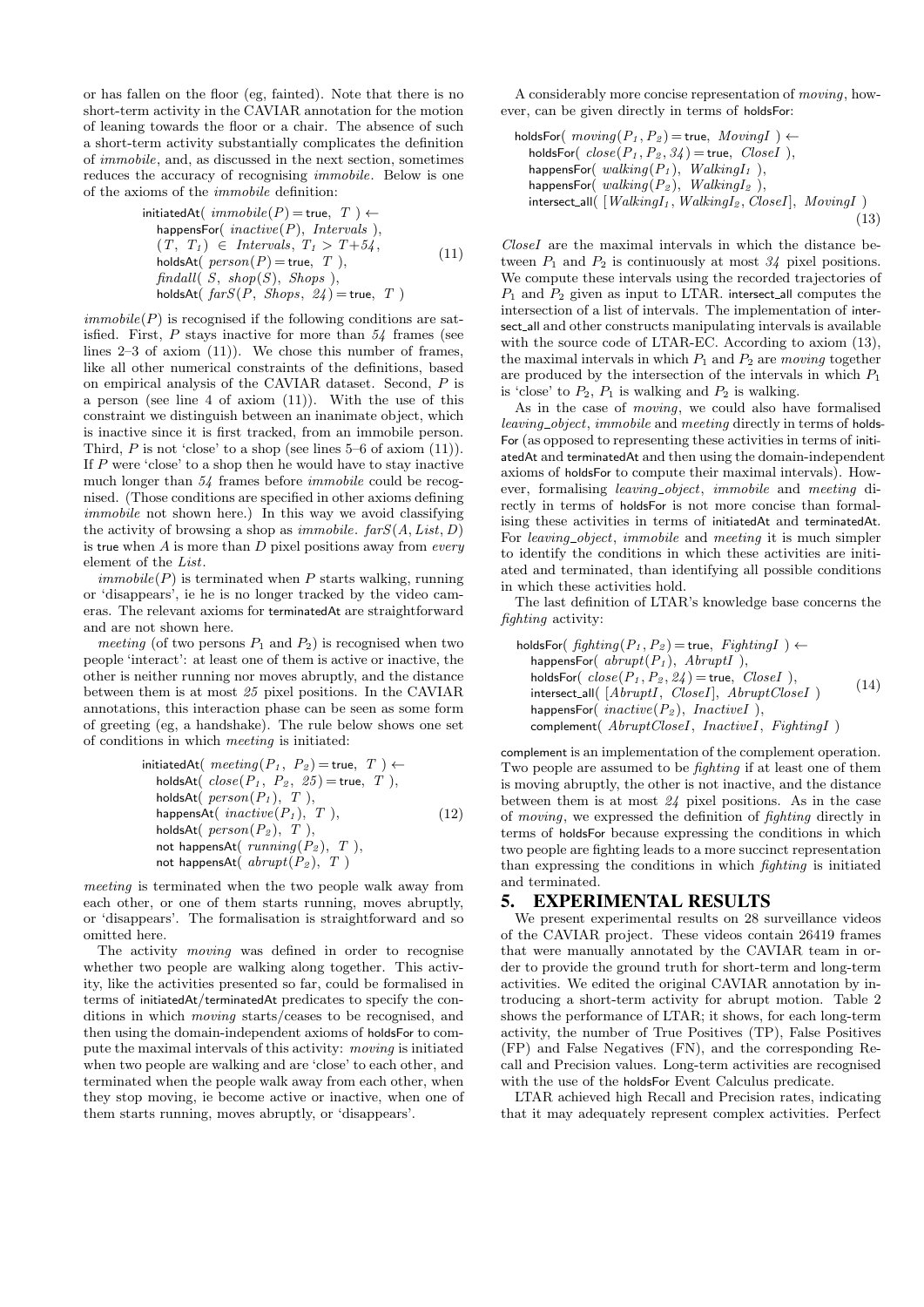Table 2: Experimental Results.

| Behaviour      |    |   |    |      | TP FP FN Recall Precision |
|----------------|----|---|----|------|---------------------------|
| leaving object | 4  |   |    | 0.8  |                           |
| immobile       | 9  | 8 |    |      | 0.52                      |
| meeting        | 6  |   | З  | 0.66 | 0.85                      |
| moving         | 15 | 3 | 2  | 0.88 | 0.83                      |
| fighting       | 6  |   | ., |      |                           |

Recall and Precision rates were not achieved due to various reasons. One of these reasons concerns the fact that the narrative of short-term activities (produced by manual annotation, in the present experiments) is incomplete. Eg, the single FN concerning *leaving\_object* is due to the fact that in the video in question the object was left behind a chair and was not tracked. In other words, the left object never 'appeared', it never exhibited a short-term activity.

Another reason for having FP and FN is the lack of consistency in the annotation of the videos; eg, the long-term activity of people walking in the same direction while being 'close' to each other is not always classified as moving (this type of inconsistency leads to FP concerning the recognition of moving), the short-term activity of people being active is sometimes classified as walking (eg, leading to FN in the recognition of meeting), and so on.

The most important reason for not achieving perfect Recall and Precision in the CAVIAR dataset concerns the limited dictionary of short-term activities and context variables with which the tracked activity is represented. The recognition of immobile, for instance, would be much more accurate if there were a short-term activity for the motion of leaning towards the floor or a chair. In the absence of such an activity, the recognition of immobile is primarily based on how long a person is inactive. In the CAVIAR videos a person who falls on the floor or rests in a chair stays inactive for at least 54 frames. Consequently LTAR recognises immobile if, among other things, a person stays inactive for at least 54 frames. There are situations, however, in which a person stays inactive for more than 54 frames and has not fallen on the floor or sat in a chair: people watching a fight, or just staying inactive waiting for someone. It is in those situations that we have the FP concerning immobile.

For similar reasons we did not achieve perfect Recall and Precision in the recognition of *meeting*; it is impossible to define this activity precisely due to the absence of a shortterm activity for 'greeting'.

A particular refinement of CAVIAR's dictionary — the introduction of a short-term activity for abrupt motion — considerably increased LTAR's recognition accuracy. More precisely, compared to our earlier results [2, 3], the introduction of abrupt motion reduced the number of FP regarding moving and meeting. In the original annotation of CAVIAR, the short-term activities of people fighting were sometimes classified as walking or active. In the first case LTAR incorrectly recognised moving, because two people were walking while being 'close' to each other, while in the second case LTAR incorrectly recognised meeting (in addition to recognising fighting), because two people were active while being 'close' to each other. Labelling the short-term activities of people fighting as abrupt motion resolved this issue, because abrupt motion does not initiate moving or meeting.

In addition to increasing the recognition accuracy of moving and meeting, the introduction of abrupt motion eliminated FP and FN regarding fighting. Moreover, the introduction of abrupt motion did not increase FP or FN in the recognition of the other long-term activities.

Similar to introducing abrupt motion, we could have enhanced CAVIAR's dictionary by including activities for greeting a person, falling on the floor, etc, and variables explicitly representing that a tracked entity is an object. We did not do this because we are not aware of any short-term activity recognition systems that detect such activities and explicitly represent the aforementioned type of information. In contrast, there are systems that detect abrupt motion — eg, see [8]. We expect that a finer classification of short-term activities and the addition of context variables such as the one mentioned above, will, under certain circumstances, increase the overall activity recognition accuracy, provided that the long-term activity definitions are updated accordingly.

We should like to point out that the issues identified above do not always compromise recognition accuracy. Eg, the lack of explicit information that a tracked entity is an object did not the affect the recognition accuracy of leaving object in the 28 CAVIAR videos. This lack of information would have led to FP in the recognition of *leaving\_object* in certain conditions, but these conditions did not arise in the CAVIAR videos. Similarly, the lack of consistency in the annotation of activities, and the incompleteness of short-term activity narratives do not always lead to FP or FN. In any case, in the next section we discuss ways of addressing these issues.

Concerning recognition efficiency, we were able to recognise each long-term activity in less than 1 second CPU time, given as input around 1800 temporally sorted short-term activities representing, on average, a CAVIAR video, on an Intel Core i7 920@2.67GHz with 6 GB RAM running Linux Kernel 2.6. Ways to further improve recognition efficiency are presented in the following section.

#### 6. DISCUSSION

Numerous recognition systems have been proposed in the literature. In this section we focus on long-term activity (highlevel) recognition systems that, similar to our approach, exhibit a formal, declarative semantics.

A well-known system for activity recognition is the Chronicle Recognition System (CRS)<sup>2</sup>. A 'chronicle' can be seen as a long-term activity  $-$  it is expressed in terms of a set of events (short-term activities in our example), linked together by time constraints, and, possibly, a set of context constraints. The language of CRS relies on a reified temporal logic, where propositional terms are related to time-points or other propositional terms. Time is considered as a linearly ordered discrete set of instants. The language includes predicates for persistence and event absence. Details about CRS may be found on the web page of the system and [5].

The CRS language does not allow mathematical operators in the constraints of atemporal variables. Consequently, the computation of the distance between two people/objects cannot be computed. CRS, therefore, cannot be directly used for activity recognition in video surveillance applications. More generally, CRS cannot be directly used for activity recognition in applications requiring any form of spatial reasoning, or any other type of atemporal reasoning. These limitations could be overcome by developing a separate tool for atemporal reasoning that would be used by CRS whenever this form of reasoning was required. To the best of our knowledge, such extensions of CRS are not available. Clearly, the computa-

 $^{2}$ http://crs.elibel.tm.fr/